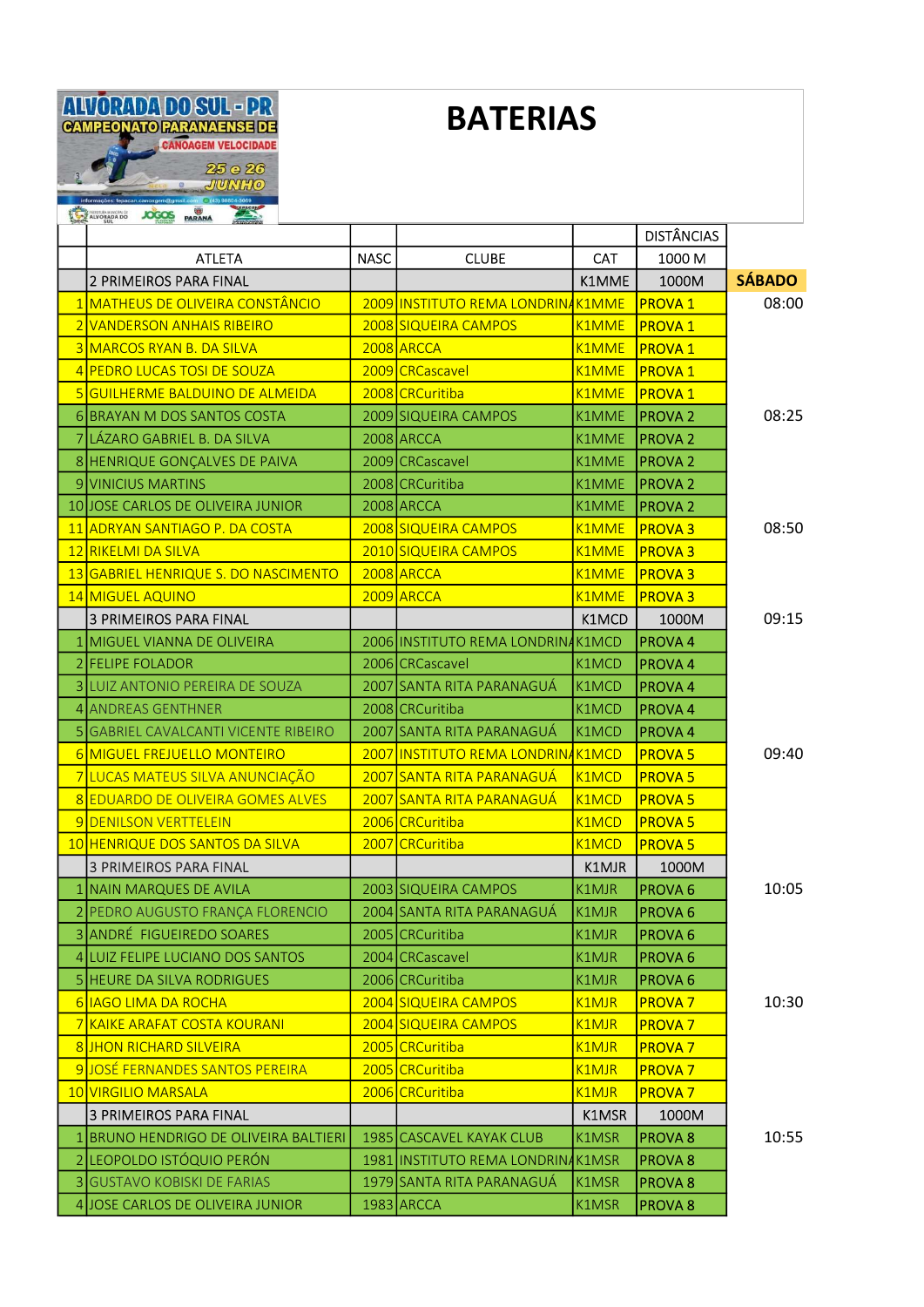| 1 LEONARDO DE ANDRADE COLOMERA       | 1992 INSTITUTO REMA LONDRINAK1MSR |                    | <b>PROVA 9</b>      |
|--------------------------------------|-----------------------------------|--------------------|---------------------|
| 2 WALDEMAR AUGUSTO ANUNCIAÇÃO FLO    | 1978 SANTA RITA PARANAGUÁ         | K1MSR              | <b>PROVA 9</b>      |
| <b>3 HENRICH FRANKLIN SCHEROKI</b>   | 2000 CRCuritiba                   | <b>K1MSR</b>       | <b>PROVA 9</b>      |
| 4 STEFFAN GENTNER                    | 1971 CRCuritiba                   | <b>K1MSR</b>       | <b>PROVA 9</b>      |
| 5 WILHAM EVANGELISTA                 | 2000 CRCuritiba                   | <b>K1MSR</b>       | <b>PROVA 9</b>      |
|                                      |                                   |                    |                     |
| <b>FINAIS (6 BARCOS)</b>             | ELIMINATÓRIAS 1+2+3               |                    | K1MME PROVA10       |
|                                      |                                   |                    |                     |
| <b>FINAIS (6 BARCOS)</b>             | ELIMINATÓRIAS 4 + 5               |                    | K1MCD PROVA11       |
|                                      |                                   |                    |                     |
| <b>FINAIS (6 BARCOS)</b>             | ELIMINATÓRIAS 6 + 7               |                    | K1MJR PROVA12       |
|                                      |                                   |                    |                     |
| <b>FINAIS (6 BARCOS)</b>             | ELIMINATÓRIAS 8 + 9               |                    | K1MSR PROVA13       |
|                                      |                                   |                    |                     |
| <b>FINAL</b>                         |                                   |                    |                     |
| 1 LÁZARO GABRIEL B. DA SILVA         | <b>2008 ARCCA</b>                 | <b>C1MME</b>       | <b>PROVA 14</b>     |
| <b>2 ANDRÉ FIGUEIREDO SOARES</b>     | 2005 CRCuritiba                   | C1MJR              | <b>PROVA 14</b>     |
| <b>3 JHON RICHARD SILVEIRA</b>       | 2005 CRCuritiba                   | <b>C1MJR</b>       | <b>PROVA 14</b>     |
| <b>4 VIRGILIO MARSALA</b>            | 2006 CRCuritiba                   | C1MJR              | <b>PROVA 14</b>     |
|                                      |                                   |                    |                     |
|                                      | 500 metros                        |                    |                     |
| <b>3 PRIMEIROS PARA FINAL</b>        |                                   | K1FIN              | 500 M               |
| 1 ARIANY B. DA SILVA,                | 2010 ARCCA                        | K <sub>1</sub> FIN | <b>PROVA 15</b>     |
| 2 BEATRIZ GRABOWSKI MARCHETTI        | 2010 CRCascavel                   | K <sub>1</sub> FIN | <b>PROVA 15</b>     |
| 3 CAROLINA DA SILVA MARTINS          | 2011 SIQUEIRA CAMPOS              | <b>K1FIN</b>       | <b>PROVA 15</b>     |
| 4 EVELIN GABRIELY A. RIBEIRO         | 2012 SIQUEIRA CAMPOS              | <b>K1FIN</b>       | <b>PROVA 15</b>     |
| 5 IZADORA CHISTONI C. NEVES          | 2011 SIQUEIRA CAMPOS              | <b>K1FIN</b>       | <b>PROVA 15</b>     |
| 6JULIA FERNANDA BORGES SASSI         | 2012 CRCascavel                   | K1FIN              | <b>PROVA 15</b>     |
| 7 KIARA DE LIMA DUTRA                | 2012 SIQUEIRA CAMPOS              | K1FIN              | PROVA <sub>16</sub> |
| 8 LYARA RODRIGUES DE SOUZA           | 2012 SIQUEIRA CAMPOS              | <b>K1FIN</b>       | PROVA <sub>16</sub> |
| 9 MARISA AQUINO                      | $2011$ ARCCA                      | K1FIN              | PROVA <sub>16</sub> |
| 10 RAIANY B. DA SILVA                | 2010 ARCCA                        | <b>K1FIN</b>       | <b>PROVA 16</b>     |
| 11 SAMANTHA JULYA PEREIRA DE AGUIAR  | 2010 SANTA RITA PARANAGUÁ         | K1FIN              | PROVA <sub>16</sub> |
| 12 THALITA FERNANDES SANTOS PEREIRA  | 2012 CRCuritiba                   | K1FIN              | PROVA <sub>16</sub> |
| <b>FINAL</b>                         |                                   | K1FME              | 500 M               |
| 1 THALIYTA GABRIELE DA COSTA         | 2009 SIQUEIRA CAMPOS              | K1FME              | PROVA <sub>17</sub> |
| 2 THAYLA MICAELE DE OLIVEIRA         | 2009 SIQUEIRA CAMPOS              | K1FME              | <b>PROVA 17</b>     |
| <b>3 ISADORA DE PAULA</b>            | 2009 SIQUEIRA CAMPOS              | K1FME              | <b>PROVA 17</b>     |
| 4 LAIS PAIXÃO DEZAN                  | 2007 CRCascavel                   | K1FME              | <b>PROVA 17</b>     |
| 5 RAFAELA CHEDID SOUZA               | 2008 CRCascavel                   | K1FME              | <b>PROVA 17</b>     |
| 6 VALENTYNE MILENA MEDINA CORDEIRO D | 2009 CRCascavel                   | K1FME              | <b>PROVA 17</b>     |
| <b>7 JULIA DE SOUZA BUENO</b>        | 2008 CRCuritiba                   | K1FME              | PROVA <sub>17</sub> |
| <b>FINAL</b>                         |                                   | K1FSR              | 500 M               |
| 1 ANA PAULA VERGUTZ                  | 1989 CRCascavel                   | K1FSR              | <b>PROVA 18</b>     |
| 2 ILUANA KAMIYA MARINHO              | 2002 CRCascavel                   | K1FSR              | <b>PROVA 18</b>     |
| 3 BEATRIZ GELATTI                    | 2002 CRCascavel                   | K1FSR              | <b>PROVA 18</b>     |
| 4 JESSICA JESUS DE OLIVEIRA          | 2003 SANTA RITA PARANAGUA         | K1FSR              | <b>PROVA 18</b>     |
| 5 TEREZA APARECIDA RIBEIRO           | 1969 CRCuritiba                   | K1FSR              | <b>PROVA 18</b>     |
|                                      |                                   |                    |                     |
|                                      |                                   |                    |                     |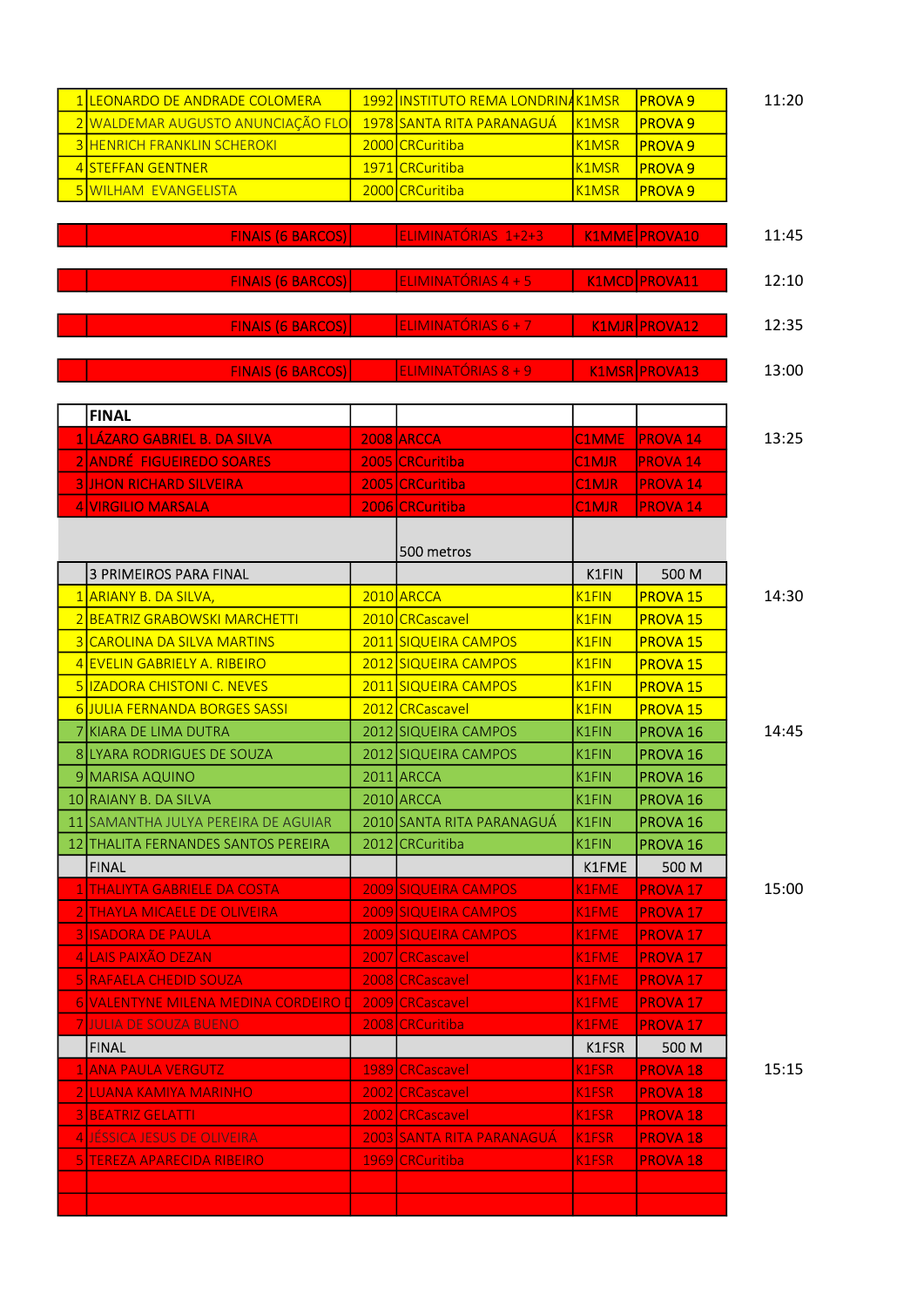| <b>FINAL</b>                                              |        |                                           | K1FCD        | 500 M           |       |
|-----------------------------------------------------------|--------|-------------------------------------------|--------------|-----------------|-------|
| <b>SEMPRE FINAL</b>                                       |        |                                           |              |                 |       |
| 1 ANA CLARA CORREA                                        |        | 2006 ARCCA                                | K1FCD        | <b>PROVA 19</b> | 15:30 |
| 2 GABRILEA SILVA FERNANDES                                |        | 2007 SANTA RITA PARANAGUÁ                 | <b>K1FCD</b> | <b>PROVA 19</b> |       |
| 3 MARIA FERNANDA NUNES DA SILVA                           |        | 2007 ARCCA                                | K1FCD        | <b>PROVA 19</b> |       |
| 1 MARIA EDUARDA BERTONCELLO MUFATO                        |        | 2004 CRCascavel                           | K1FJR        | <b>PROVA 19</b> |       |
| <b>2 HELOÍSA GELATTI</b>                                  |        | 2005 CRCascavel                           | K1FJR        | <b>PROVA 19</b> |       |
| <b>FINAL</b>                                              |        | K2MME+K2MCD                               |              | 500 M           |       |
| <b>SEMPRE FINAL</b>                                       |        |                                           |              |                 |       |
| 1 GUILHERME BALDUINO DE ALMEIDA                           | 2008 l | <b>CRCuritiba</b>                         | <b>K2MME</b> | <b>PROVA 20</b> | 15:45 |
| <b>VINICIUS MARTINS</b>                                   | 2008 l | <b>CRCuritiba</b>                         | <b>K2MME</b> | <b>PROVA 20</b> |       |
| <b>2 IMIGUEL VIANNA DE OLIVEIRA</b>                       |        | <b>2006 INSTITUTO REMA LONDRINIK2MCD</b>  |              | <b>PROVA 20</b> |       |
| <b>MIGUEL FREJUELLO MONTEIRO</b>                          |        | <b>2007 IINSTITUTO REMA LONDRINIK2MCD</b> |              | <b>PROVA 20</b> |       |
| <b>3 LUIZ ANTONIO PEREIRA DE SOUZA</b>                    | 2007   | <b>SANTA RITA PARANAGUA</b>               | <b>K2MCD</b> | <b>PROVA 20</b> |       |
| <b>GABRIEL CAVALCANTI VICENTE RIBEIRO</b>                 |        | <b>2007 ISANTA RITA PARANAGUA</b>         | <b>K2MCD</b> | <b>PROVA 20</b> |       |
| 4 LUCAS MATEUS SILVA ANUNCIAÇÃO                           |        | <b>2007 SANTA RITA PARANAGUA</b>          | <b>K2MCD</b> | <b>PROVA 20</b> |       |
| <b>EDUARDO DE OLIVEIRA GOMES ALVES</b>                    | 2007   | <b>ISANTA RITA PARANAGUA</b>              | <b>K2MCD</b> | <b>PROVA 20</b> |       |
| <b>5 JANDREAS GENTHNER</b>                                |        | 2008 CRCuritiba                           | <b>K2MCD</b> | <b>PROVA 20</b> |       |
| <b>DENILSON VERTTELEIN</b>                                | 2006   | <b>CRCuritiba</b>                         | <b>K2MCD</b> | <b>PROVA 20</b> |       |
| <b>FINAL</b>                                              |        | K2MJR+K2MSR                               |              | 500 M           |       |
| <b>1 HEURE DA SILVA RODRIGUES</b>                         | 2006 l | <b>CRCuritiba</b>                         | <b>K2MJR</b> | <b>PROVA 21</b> | 16:00 |
| JOSĖ FERNANDES SANTOS PEREIRA                             | 2005 l | <b>CRCuritiba</b>                         | <b>K2MJR</b> | <b>PROVA 21</b> |       |
| 2 LEOPOLDO ISTÓQUIO PERÓN                                 |        | 1981 INSTITUTO REMA LONDRINIK2MSR         |              | <b>PROVA 21</b> |       |
| <b>LEONARDO DE ANDRADE COLOMERA</b>                       |        | 1992 INSTITUTO REMA LONDRIN K2MSR         |              | <b>PROVA 21</b> |       |
| <b>3 GUSTAVO KOBISKI DE FARIAS</b>                        |        | 1979 SANTA RITA PARANAGUA                 | <b>K2MSR</b> | <b>PROVA 21</b> |       |
| WALDEMAR AUGUSTO ANUNCIAÇÃO FLO 1978 SANTA RITA PARANAGUÁ |        |                                           | <b>K2MSR</b> | <b>PROVA 21</b> |       |
| <b>4 HENRICH FRANKLIN SCHEROKI</b>                        |        | 2000 CRCuritiba                           | <b>K2MSR</b> | <b>PROVA 21</b> |       |
| <b>WILHAM EVANGELISTA</b>                                 | 2000 l | <b>CRCuritiba</b>                         | <b>K2MSR</b> | <b>PROVA 21</b> |       |

|                         | <b>FINAIS (6 BARCOS)</b>            |  | ELIMINATÓRIAS 15+16       |                    | K1FIN PROVA 22      | 16:15 |  |  |
|-------------------------|-------------------------------------|--|---------------------------|--------------------|---------------------|-------|--|--|
| PREMIAÇÃO               |                                     |  |                           |                    |                     |       |  |  |
| 200 M<br><b>DOMINGO</b> |                                     |  |                           |                    |                     |       |  |  |
|                         | <b>3 PRIMEIROS PARA FINAL</b>       |  | K1FIN                     |                    | 200 M               |       |  |  |
|                         | 1 ARIANY B. DA SILVA,               |  | 2010 ARCCA                | <b>K1FIN</b>       | <b>PROVA 23</b>     | 08:30 |  |  |
|                         | 2 BEATRIZ GRABOWSKI MARCHETTI       |  | 2010 CRCascavel           | K <sub>1</sub> FIN | <b>PROVA 23</b>     |       |  |  |
|                         | <b>3 CAROLINA DA SILVA MARTINS</b>  |  | 2011 SIQUEIRA CAMPOS      | <b>K1FIN</b>       | <b>PROVA 23</b>     |       |  |  |
|                         | 4 EVELIN GABRIELY A. RIBEIRO        |  | 2012 SIQUEIRA CAMPOS      | K <sub>1</sub> FIN | <b>PROVA 23</b>     |       |  |  |
|                         | <b>5 IZADORA CHISTONI C. NEVES</b>  |  | 2011 SIQUEIRA CAMPOS      | K <sub>1</sub> FIN | <b>PROVA 23</b>     |       |  |  |
|                         | 6 JULIA FERNANDA BORGES SASSI       |  | 2012 CRCascavel           | <b>K1FIN</b>       | <b>PROVA 23</b>     |       |  |  |
|                         | <b>7 KIARA DE LIMA DUTRA</b>        |  | 2012 SIQUEIRA CAMPOS      | K1FIN              | <b>PROVA 24</b>     | 08:45 |  |  |
|                         | 8 LYARA RODRIGUES DE SOUZA          |  | 2012 SIQUEIRA CAMPOS      | <b>K1FIN</b>       | PROVA <sub>24</sub> |       |  |  |
|                         | 9 MARISA AQUINO                     |  | 2011 ARCCA                | K1FIN              | PROVA <sub>24</sub> |       |  |  |
|                         | 10 RAIANY B. DA SILVA               |  | 2010 ARCCA                | K1FIN              | PROVA <sub>24</sub> |       |  |  |
|                         | 11 SAMANTHA JULYA PEREIRA DE AGUIAR |  | 2010 SANTA RITA PARANAGUÁ | K1FIN              | PROVA <sub>24</sub> |       |  |  |
|                         | 12 THALITA FERNANDES SANTOS PEREIRA |  | 2012 CRCuritiba           | K1FIN              | PROVA <sub>24</sub> |       |  |  |
|                         |                                     |  |                           |                    |                     |       |  |  |
|                         |                                     |  |                           |                    |                     |       |  |  |
|                         |                                     |  |                           |                    |                     |       |  |  |
|                         |                                     |  |                           |                    |                     |       |  |  |
|                         |                                     |  |                           |                    |                     |       |  |  |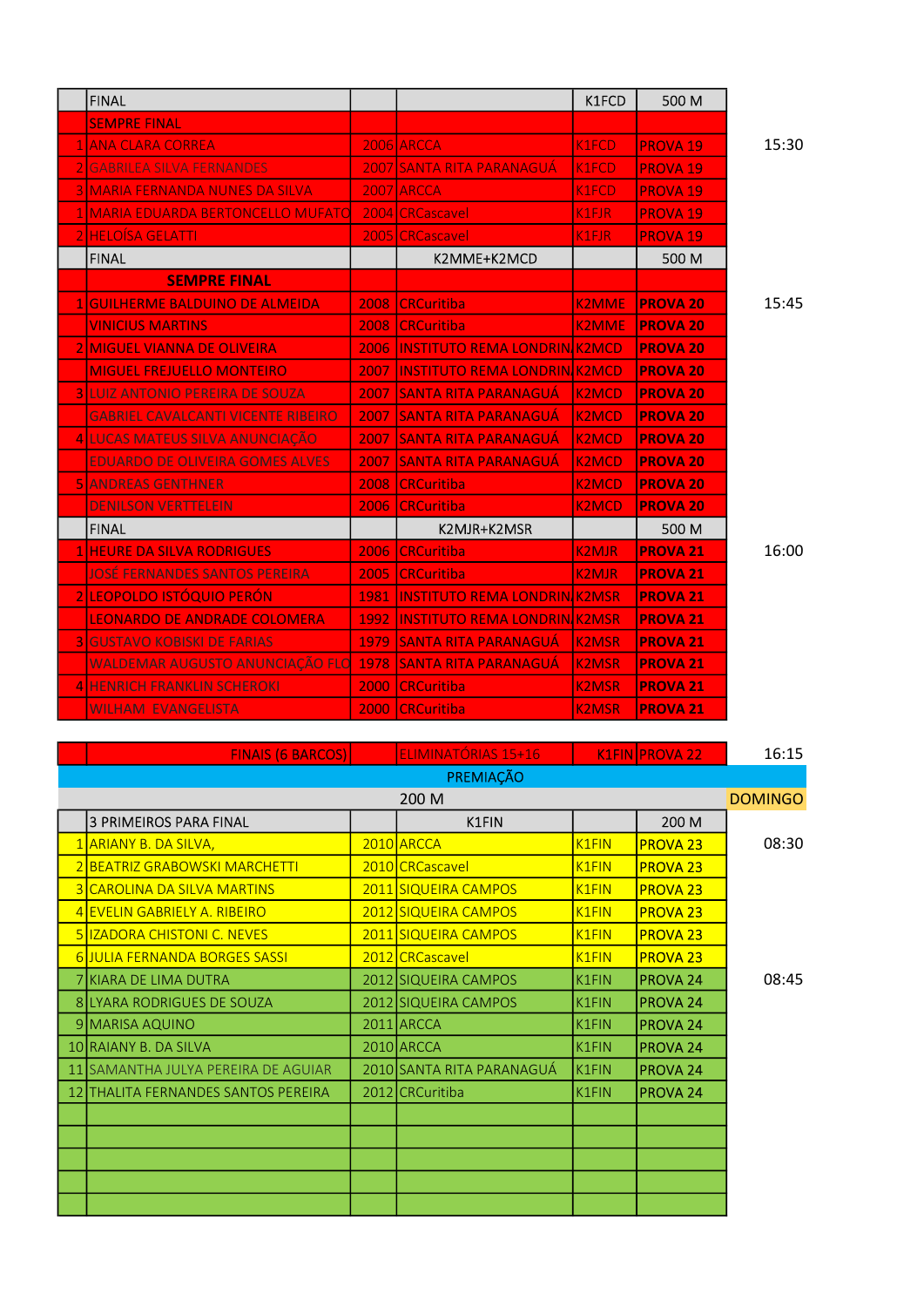| 2 PRIMEIROS PARA FINAL                                                 | K1FME                                                          |                                | 200 M                                  |                |
|------------------------------------------------------------------------|----------------------------------------------------------------|--------------------------------|----------------------------------------|----------------|
| 1 MATHEUS DE OLIVEIRA CONSTÂNCIO                                       | 2009 INSTITUTO REMA LONDRINAK1MME                              |                                | <b>PROVA 25</b>                        | 09:00          |
| 2 VANDERSON ANHAIS RIBEIRO                                             | 2008 SIQUEIRA CAMPOS                                           | K1MME                          | <b>PROVA 25</b>                        |                |
| 3 MARCOS RYAN B. DA SILVA                                              | 2008 ARCCA                                                     | K1MME                          | <b>PROVA 25</b>                        |                |
| 4 PEDRO LUCAS TOSI DE SOUZA                                            | 2009 CRCascavel                                                | K1MME                          | <b>PROVA 25</b>                        |                |
| 5 GUILHERME BALDUINO DE ALMEIDA                                        | 2008 CRCuritiba                                                | K1MME                          | <b>PROVA 25</b>                        |                |
| 6 BRAYAN M DOS SANTOS COSTA                                            | 2009 SIQUEIRA CAMPOS                                           | K1MME                          | <b>PROVA 26</b>                        | 09:15          |
| 7 LÁZARO GABRIEL B. DA SILVA                                           | 2008 ARCCA                                                     | K1MME                          | <b>PROVA 26</b>                        |                |
| 8 HENRIQUE GONÇALVES DE PAIVA                                          | 2009 CRCascavel                                                | K1MME                          | <b>PROVA 26</b>                        |                |
| 9 VINICIUS MARTINS                                                     | 2008 CRCuritiba                                                | K1MME                          | <b>PROVA 26</b>                        |                |
| 10 JOSE CARLOS DE OLIVEIRA JUNIOR                                      | 2008 ARCCA                                                     | K1MME                          | <b>PROVA 26</b>                        |                |
| 11 ADRYAN SANTIAGO P. DA COSTA                                         | 2008 SIQUEIRA CAMPOS                                           | <b>K1MME</b>                   | <b>PROVA 27</b>                        | 09:30          |
| 12 RIKELMI DA SILVA                                                    | 2010 SIQUEIRA CAMPOS                                           | K1MME                          | <b>PROVA 27</b>                        |                |
| 13 GABRIEL HENRIQUE S. DO NASCIMENTO                                   | 2008 ARCCA                                                     | K1MME                          | <b>PROVA 27</b>                        |                |
| 14 MIGUEL AQUINO                                                       | 2009 ARCCA                                                     | <b>K1MME</b>                   | <b>PROVA 27</b>                        |                |
| 3 PRIMEIROS PARA FINAL                                                 | K1MCD                                                          |                                | 200 M                                  |                |
| 1 MIGUEL VIANNA DE OLIVEIRA                                            | 2006 INSTITUTO REMA LONDRINAK1MCD                              |                                | PROVA <sub>28</sub>                    | 09:45          |
| 2 FELIPE FOLADOR                                                       | 2006 CRCascavel                                                | K1MCD                          | PROVA <sub>28</sub>                    |                |
| 3 LUIZ ANTONIO PEREIRA DE SOUZA                                        | 2007 SANTA RITA PARANAGUÁ                                      | K1MCD                          | <b>PROVA 28</b>                        |                |
| 4 ANDREAS GENTHNER                                                     | 2008 CRCuritiba                                                | K1MCD                          | <b>PROVA 28</b>                        |                |
| 5 GABRIEL CAVALCANTI VICENTE RIBEIRO                                   | 2007 SANTA RITA PARANAGUÁ                                      | K1MCD                          | <b>PROVA 28</b>                        |                |
| 6 MIGUEL FREJUELLO MONTEIRO                                            | 2007 INSTITUTO REMA LONDRINAK1MCD                              |                                | <b>PROVA 29</b>                        | 10:00          |
| 7 LUCAS MATEUS SILVA ANUNCIAÇÃO                                        | 2007 SANTA RITA PARANAGUÁ                                      | K <sub>1</sub> MCD             | <b>PROVA 29</b>                        |                |
| 8 EDUARDO DE OLIVEIRA GOMES ALVES                                      | 2007 SANTA RITA PARANAGUÁ                                      | <b>K1MCD</b>                   | <b>PROVA 29</b>                        |                |
| 9 DENILSON VERTTELEIN                                                  | 2006 CRCuritiba                                                | K1MCD                          | <b>PROVA 29</b>                        |                |
|                                                                        |                                                                |                                |                                        |                |
| 10 HENRIQUE DOS SANTOS DA SILVA                                        | 2007 CRCuritiba                                                | K1MCD                          | <b>PROVA 29</b>                        |                |
| <b>3 PRIMEIROS PARA FINAL</b>                                          | K1MJR                                                          |                                | 200 M                                  |                |
| 1 NAIN MARQUES DE AVILA                                                | 2003 SIQUEIRA CAMPOS                                           | K1MJR                          | PROVA 30                               | 10:15          |
| 2 PEDRO AUGUSTO FRANÇA FLORENCIO                                       | 2004 SANTA RITA PARANAGUÁ                                      | K1MJR                          | PROVA 30                               |                |
| 3 ANDRÉ FIGUEIREDO SOARES                                              | 2005 CRCuritiba                                                | K1MJR                          | <b>PROVA 30</b>                        |                |
| 4 LUIZ FELIPE LUCIANO DOS SANTOS                                       | 2004 CRCascavel                                                | K1MJR                          | <b>PROVA 30</b>                        |                |
| <b>5 HEURE DA SILVA RODRIGUES</b>                                      | 2006 CRCuritiba                                                | K1MJR                          | <b>PROVA 30</b>                        |                |
| 6 IAGO LIMA DA ROCHA                                                   | 2004 SIQUEIRA CAMPOS                                           | K <sub>1</sub> MJR             | <b>PROVA 31</b>                        |                |
| <u>7 KAIKE ARAFAT COSTA KOURANI</u>                                    | 2004 SIQUEIRA CAMPOS                                           | K <sub>1</sub> MJR             | <b>PROVA 31</b>                        |                |
| 8 JHON RICHARD SILVEIRA                                                | 2005 CRCuritiba                                                | K <sub>1</sub> MJR             | <b>PROVA 31</b>                        |                |
| 9 JOSÉ FERNANDES SANTOS PEREIRA                                        | 2005 CRCuritiba                                                | <b>K1MJR</b>                   | <b>PROVA 31</b>                        |                |
| 10 VIRGILIO MARSALA                                                    | 2006 CRCuritiba                                                | K <sub>1</sub> MJR             | <b>PROVA 31</b>                        |                |
| 3 PRIMEIROS PARA FINAL                                                 | K1MSR                                                          |                                | 200 M                                  |                |
| 1 BRUNO HENDRIGO DE OLIVEIRA BALTIERI                                  | 1985 CASCAVEL KAYAK CLUB                                       | K1MSR                          | <b>PROVA 32</b>                        | 10:45          |
| 2 LEOPOLDO ISTÓQUIO PERÓN                                              | 1981 INSTITUTO REMA LONDRINAK1MSR<br>1979 SANTA RITA PARANAGUA |                                | <b>PROVA 32</b>                        |                |
| <b>3 GUSTAVO KOBISKI DE FARIAS</b><br>4 JOSE CARLOS DE OLIVEIRA JUNIOR | 1983 ARCCA                                                     | K1MSR<br>K1MSR                 | <b>PROVA 32</b><br>PROVA <sub>32</sub> |                |
| 1 LEONARDO DE ANDRADE COLOMERA                                         | 1992 INSTITUTO REMA LONDRINAK1MSR                              |                                | <b>PROVA 33</b>                        |                |
| 2 WALDEMAR AUGUSTO ANUNCIAÇÃO FLO                                      | 1978 SANTA RITA PARANAGUÁ                                      | K <sub>1</sub> M <sub>SR</sub> | <b>PROVA 33</b>                        |                |
| <b>3 HENRICH FRANKLIN SCHEROKI</b>                                     | 2000 CRCuritiba                                                | K <sub>1</sub> M <sub>SR</sub> | <b>PROVA 33</b>                        |                |
| 4 STEFFAN GENTNER                                                      | 1971 CRCuritiba                                                | K1MSR                          | <b>PROVA 33</b>                        |                |
| 5 WILHAM EVANGELISTA                                                   | 2000 CRCuritiba                                                | K1MSR                          | <b>PROVA 33</b>                        |                |
|                                                                        |                                                                |                                |                                        |                |
|                                                                        |                                                                |                                |                                        | 10:30<br>11:00 |